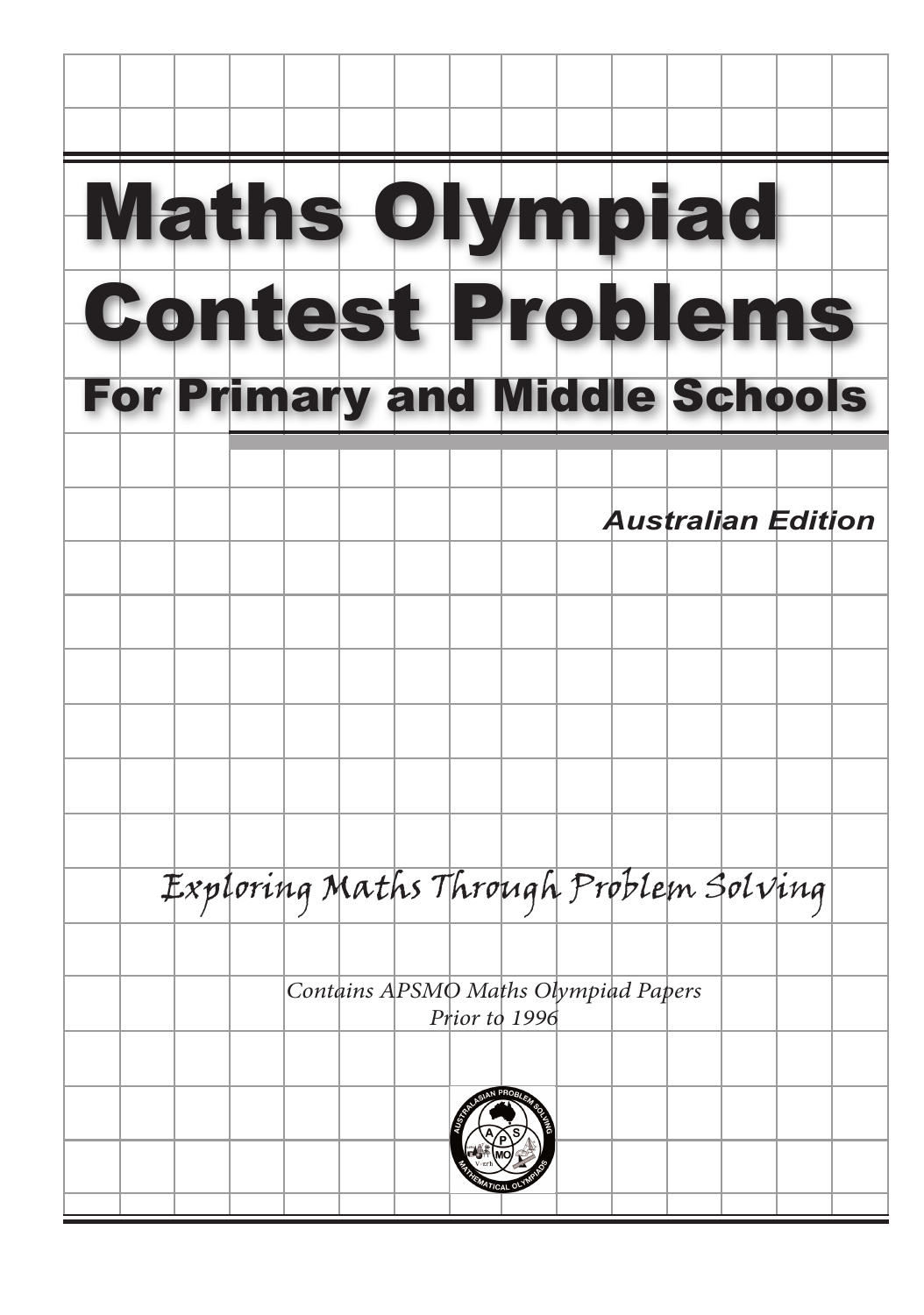# **Contents**

|                                      | Page                    |
|--------------------------------------|-------------------------|
| <b>Preface to American Edition</b>   | 4                       |
| <b>Preface to Australian Edition</b> | 5                       |
| <b>Introduction</b>                  | $\overline{\mathbf{z}}$ |
| <b>Olympiad Contests</b>             | 17                      |
| <b>Answers</b>                       | 99                      |
| <b>Hints</b>                         | 105                     |
| <b>Solutions</b>                     | 123                     |
| <b>Appendices</b>                    | 229                     |
| <b>Problem Types</b>                 | 271                     |
| <b>Glossary</b>                      | 273                     |
| <b>Index</b>                         | 277                     |
| <b>Also From APSMO</b>               | 281                     |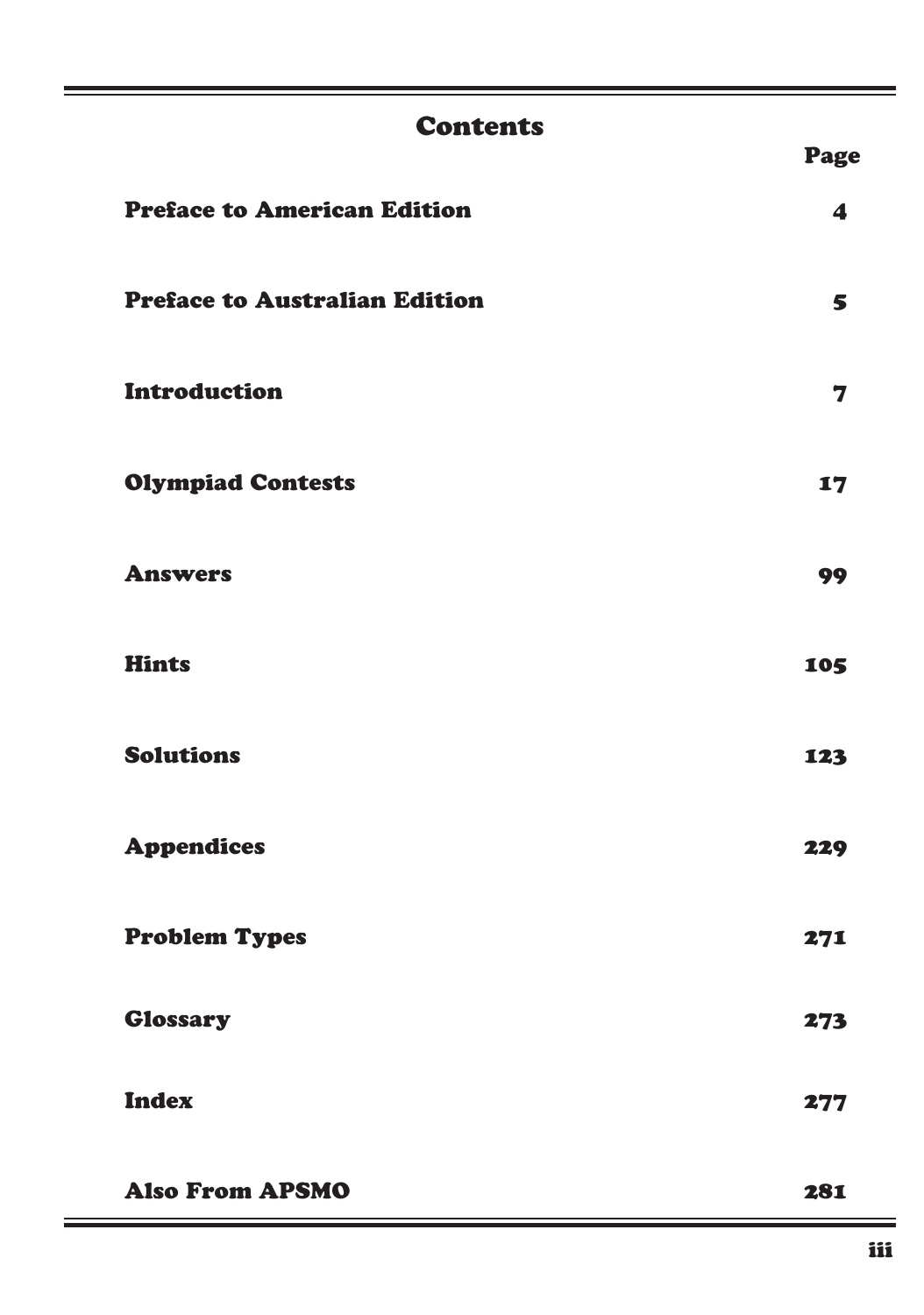## Preface to Australian Edition

The Australasian Problem Solving Mathematical Olympiads (APSMO) Inc has been offering Mathematical Olympiads based on Dr Lenchner's model to schools throughout Australia, New Zealand and surrounding countries since 1987. The annual inter-school Olympiads are held five times a year between May and September.

We take this opportunity to thank Dr Lenchner for his permission to reprint his excellent text with modifications specific to Australian education.

This text is identical to Dr Lenchner's original text with the following modifications:

- Australian spelling
- Changes in nomenclature such as imperial to decimal measurements, American coinage to Australian coinage
- All Olympiad questions remain true to the original. In certain situations the answers may differ to the original answers, however all care has been taken to ensure that the purpose and solution methods remain unchanged. Consequently, we have continued to use 1c and 2c coins although they are no longer in use in Australia.
- Where it was not possible to change a question without altering the solution methods or intention of the question, a note has been included within the question text as clarification for students. For example: [Note: There are 3 feet in 1 yard].

Thank you to Dr Anne Prescott, lecturer in primary and secondary mathematics education at the University of Technology, Sydney, for her valuable assistance in reviewing the alterations and ensuring that the modified questions contained within this text are correct and suitable for Australian students.

Jonathan Phegan Executive Director Australasian Problem Solving Mathematical Olympiads (APSMO) Inc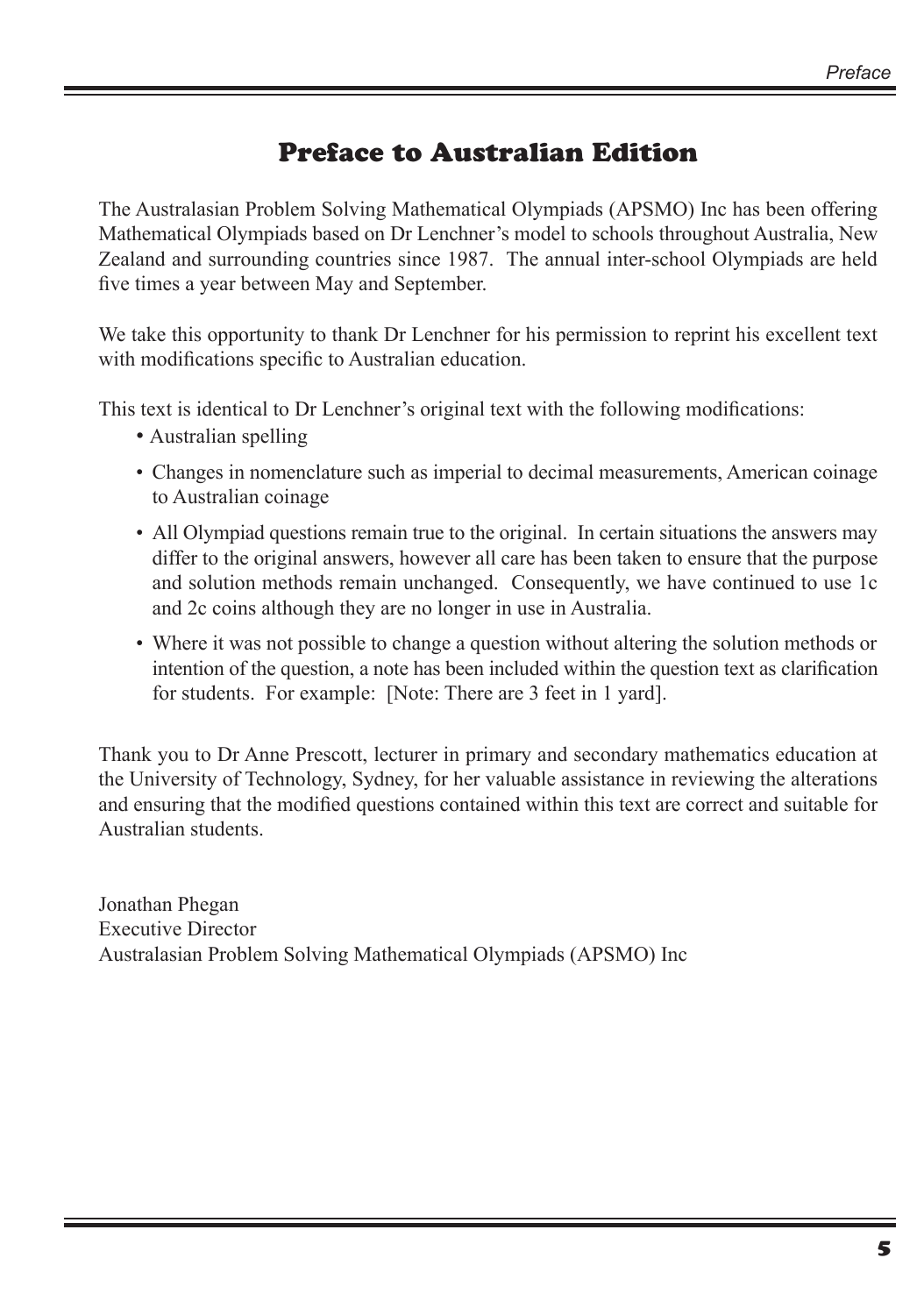## Introduction

|                                                                                                                                                                                                     | Page |
|-----------------------------------------------------------------------------------------------------------------------------------------------------------------------------------------------------|------|
| <b>The Problem Solving Process</b><br>Understanding the Problem<br>Planning to Solve the Problem<br>Carrying Out the Plan<br><b>Looking Back</b>                                                    | 9    |
| <b>Strategies and Problems</b><br>Find a Pattern<br>Draw a Picture or Diagram<br>Make an Organised List<br>Make a Table<br><b>Work Backwards</b><br>Use Reasoning                                   | 11   |
| <b>Solutions to Problems</b><br>Find a Pattern<br>Draw a Picture or Diagram<br>Make an Organised List<br>Make a Table<br><b>Work Backwards</b><br>Use Reasoning                                     | 13   |
| <b>Using Different Parts of the Book</b><br>When You Have a Strategy for a Solution<br>When You Do Not Have a Strategy for a Solution<br>Redoing and Sharing Problems<br><b>Your Olympiad Score</b> | 15   |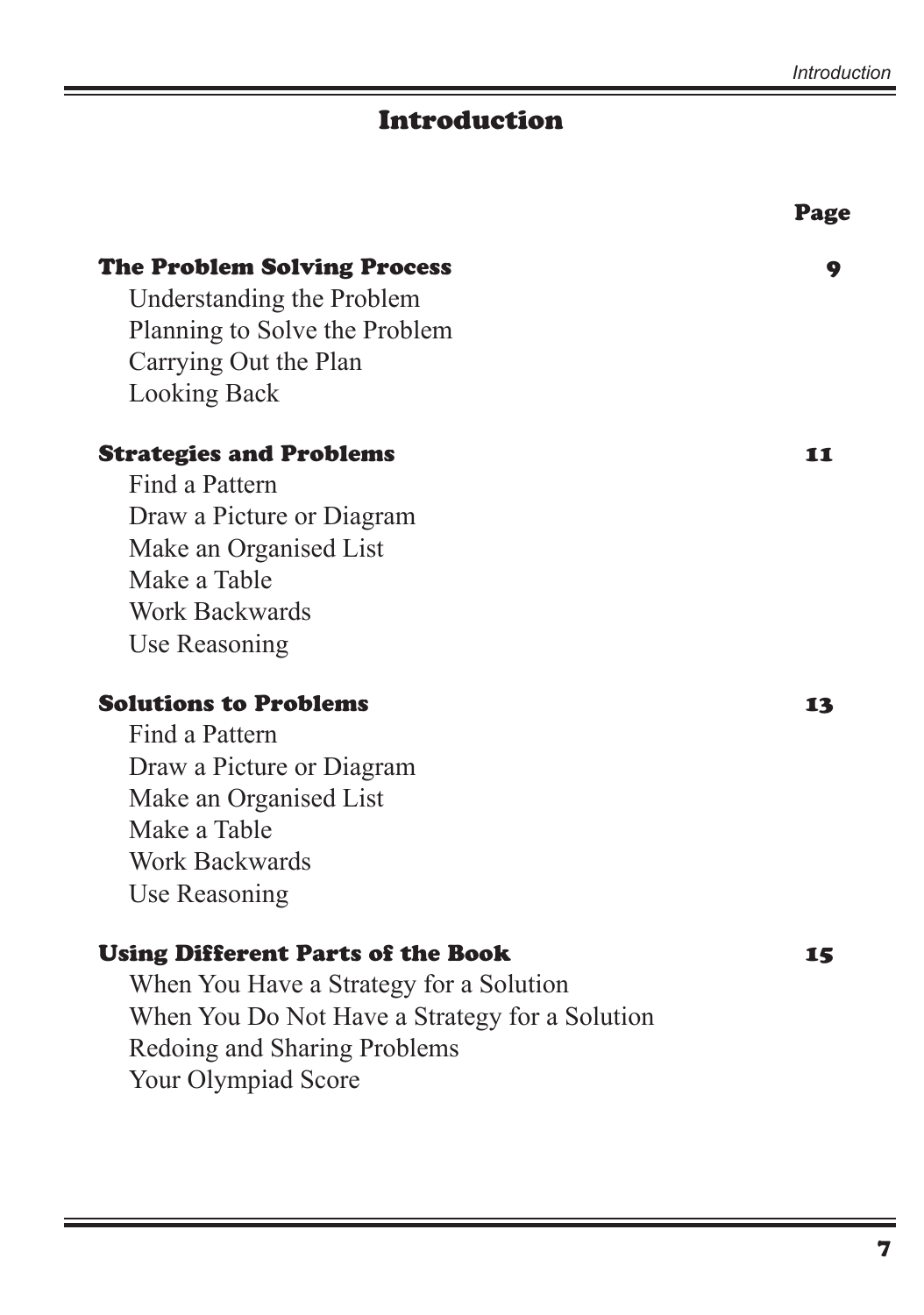## The Problem Solving Process

#### Understanding the Problem

Before you try to solve a problem, make sure that you understand the wording of the problem, its question, and any special words it might contain such as factor, digit, diagonal, and so forth. Does the problem give you too little, just enough, or too much information? Can you restate the problem in your own words? Can you guess what the answer will look like?

### Planning to solve the problem

You need to have a plan of action to solve a problem. Such plans are called *strategies*.

The following are some strategies that are used more frequently than others.

 Find a Pattern Draw a Picture or Diagram Make an Organised List Make a Table Work Backwards Use Reasoning

## Carrying Out the Plan

You will observe that each problem in this book has a suggested time limit which begins after you have read the problem and are ready to begin. Select a strategy from the above list or use one of your own choice. You may also want to use a combination of strategies. Now try to solve the problem. If you are not able to do the problem within the recommended time limit, ignore the time limit and continue to work on the problem until you have a solution.

Speed is not important!

As you become more experienced with different strategies, mathematical ideas and principles, and develop your skills, the amount of time you need to do a problem will decrease naturally. If you have difficulty with a computation, get help from your teacher, a parent, or another student. If your strategy doesn't seem to be working, try a different strategy. If you are still "stumped", go on to another problem. Later, you may want to again try to do the problem that stumped you. Perhaps you will think of a way of doing the problem in the time that has elapsed. If that doesn't help, read *Using Different Parts of the Book* which begins on page 15.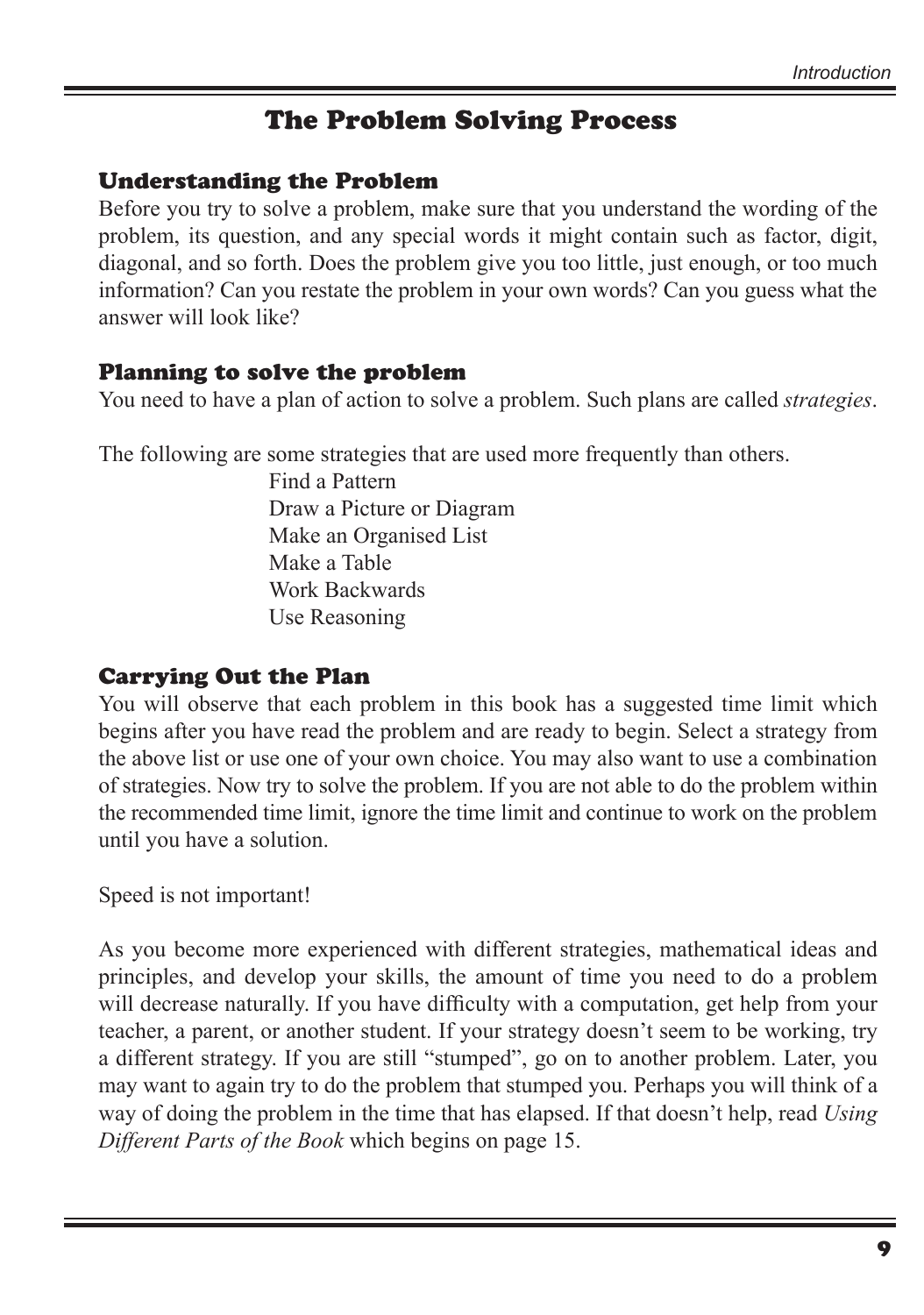# Olympiad 1

**1.**

4 min*.*

Suppose today is Tuesday. What day of the week will it be 100 days from now?



I have four 3c-stamps and three 5c-stamps. Using one or more of these stamps, how many different amounts of postage can I make?

| 3. Find the sum of the counting numbers from 1 to 25 inclusive.                           |
|-------------------------------------------------------------------------------------------|
| 5 min. In other words, if $S = 1 + 2 + 3 + \cdots + 24 + 25$ , find the value<br>of $S$ . |



In a stationery store, pencils have one price and pens have another price. Two pencils and three pens cost 78c. But three pencils and two pens cost 72c. How much does one pencil cost?

| 5 <sub>1</sub> | A work crew of 3 people requires 3 weeks and 2 days to do a<br>certain job. How long would it take a work crew of 4 people to              |
|----------------|--------------------------------------------------------------------------------------------------------------------------------------------|
| $5$ min.       | do the same job if each person of both crews works at the same<br>rate as each of the others?<br>[Note: each week contains six work days.] |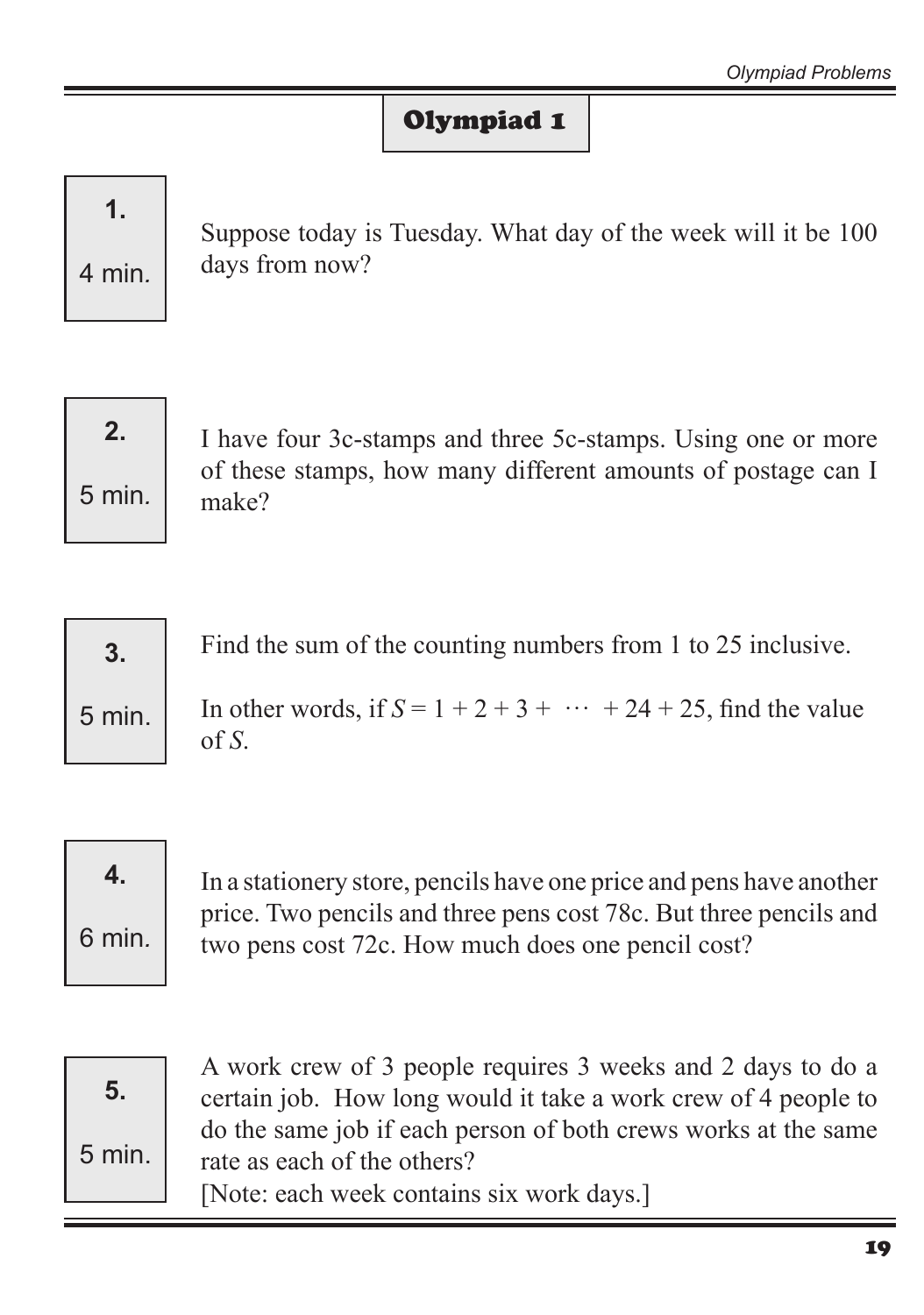#### **Olympiad 1**

- 1) What day will it be 7 days from now? 14 days from now? 77 days from now?
- 2) Make an organised list of the different amounts starting with the 3c-stamps.
- 3) Rewrite the series in reverse order placing each term directly under the term of the given series. Examine each vertical pair of terms.
- 4) How much will 5 pens and 5 pencils cost?
- 5) How long would it take one person to do the entire job alone?

#### **Olympiad 2**

- 1) Act it out.
- 2) Try using half of the coins as 5c and the other half as 20c.
- 3) How many square centimetres are there in the rectangular sheet 24 cm by 36 cm?
- 4) If the average score for 4 games is 145, what is the total score for the 4 games?
- 5) If you counted from 1 on, how frequently would "1" appear in the units place? tens place? hundreds place?

#### **Olympiad 3**

- 1) Try a simpler problem with 2, 3, or 4 children.
- 2) Average speed is the total distance divided by the total time.
- 3) If the sum of the digits of a number is divisible by 9, the number is also divisible by 9.
- 4) 1  $\overline{9 \times 10}$ 1  $\frac{1}{\times 10} = \frac{1}{9} - \frac{1}{10}$ 1
- 5) Compare the terms of the sequence with multiples of 3, starting with 3.

#### **Olympiad 4**

- 1) Make 1.75 and 1¼ either both decimals or both mixed numbers.
- 2)  $A \times AB = 114$ . Try different values for *A* starting with 2.
- 3) Experiment with 2 lines and count the sections. Then try 3 lines, and then 4 lines.
- 4) Could *A* be less than 3?
- 5) Do  $(6*8)$  first.

### **Olympiad 5**

- 1) What is the average of the five numbers?
- 2) How many times larger than 600 square feet is 600 square yards?
- 3) Work from the bottom up.
- 4) What is the largest number that the two-digit numbers can divide exactly?
- 5) Try packaging some marbles in the larger boxes and examine what is left over.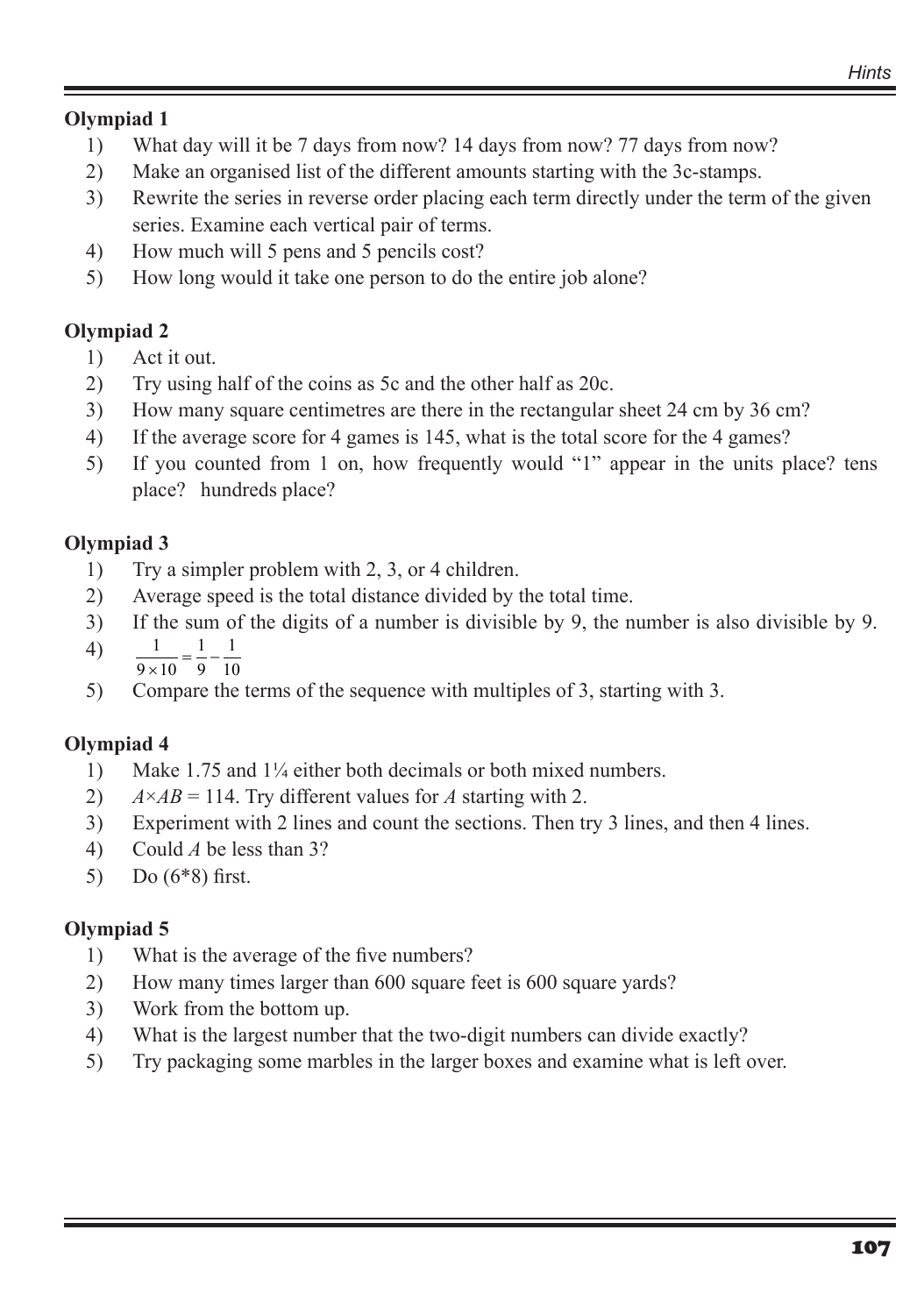### Index

When a page reference is given and followed by a number in parentheses, the latter denotes a section number on the page. For example, 248(2) represents page 248, section 2 (or problem 2). For definitions of terms see the Glossary. When a topic is listed below and shown in italics, it appears in Problem Types where references are made to Olympiad contest numbers and problem numbers (see pages 271 and 272).

#### **A**

*Addition patterns*, 271 Algebra, use of, 11 Answers to problems, 236 *Algebra problems*, 271 Area of rectangles and squares, 235 triangles 235 of circles 235 *Area problems,* 271 *Arithmetic sequence problems,* 271 *Arithmetic series problems,* 271 *Average problems,* 271

## **B**

*Backwards, working, problems,* 272 Base of a power, 266(1) *Blindfold problems,* 271 *Book-pages problems,* 271

## **C**

Carrying out the plan, 9 Circle area of, 235 circumference of, 235 *Circle problems*, 271 *Clock problems,* 271 Co-prime numbers, 234 *Coin problems,* 271 *Combined divisibility problems*, 271 Common factor, 254(1) Common fraction, 233(5) Common multiple, 260(1)

Composite number, 234 Complete factorisation, 242(3) Complex fraction, 238(2) Consecutive numbers, 43(3) Consecutive even numbers, 23(1) Consecutive odd numbers, 49(2) *Cryptarithm problems,* 271 Cube, volume of, 236

## **D**

Diagram, drawing a, 11, 13 Diagram, Venn, 261(5), *Diagram, Venn, Problems, 272 Diagram, tree, problems,* 272 Divide into exactly, 234(8) *Divisibility, combined, problems,* 271 Divisibility principles for sums and differences 248(2) Divisibility principles for powers of two, 249(3) nine and three, 249(4) eleven, 250(5) Drawing a diagram, 11, 13

## **E**

Euclid, 256 Euclid's Algorithm, 256 Even places, 250(5) Expanded form of a number, 232(3)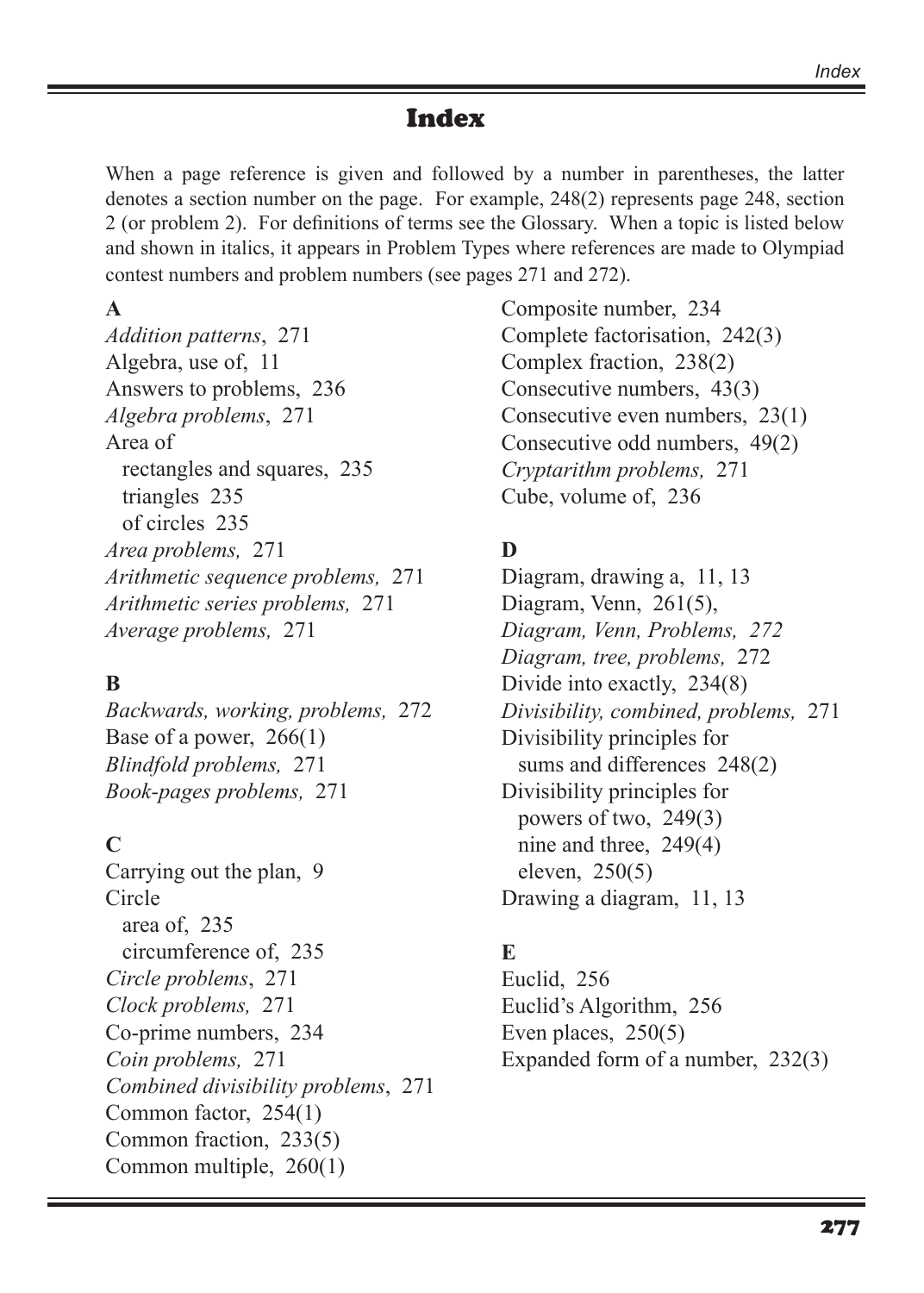Exponents reading, 266(1) multiplying powers of the same base, 266(2) dividing powers of the same base, 266(3) zero power of B, 267(4) powers of powers, 267(5) Extended fractions, 239(3) *Extended fractions problems,* 271

## **F**

Factors complete factorisation, 242(3) greatest common factor, 234, 254(1) how many factors a number has, 243(5) multiples and divisibility, 244(6) relatively prime numbers, 234 Fermat, Rene de, 268(6) Fermat's Little Theorem, 268-9 *Flashing lights problems,* 271 Four step problem solving method understanding the problem, 9 planning to solve the problem, 9 carrying out the plan, 9 looking back, 10 Fractions common (simple), 233(5) complex, 233(5), 238(2) dividing, 238(2) extended, 239(3) improper, 233(5) proper, 233(5) simplified, 233(5) unit, 233(5)

### **G**

**Geometry** formulas for perimeter and area, 235 formulas for volume, 236 *Geometric sequence problems,* 271

## **H**

Highest common factor (HCF) definition, 259 methods of computing listing, 254(1) testing, 254(2) factoring. 255(3) difference of two number, 255(4) HCF of three numbers, 255(5) Euclidean algorithm, 256

## **L**

LCM algorithm, 263(7) Looking back, 10 Lowest common multiple (LCM) definition, 234, 260 methods of computing listing, 260(1) testing, 260(2) factoring, 260(3) relating HCF and LCM, 261(4) Venn diagram, 261(5) LCM of three numbers, 262(6) LCM algorithm, 263(7)

## **M**

*Magic squares problems,* 271 *Motion problems,* 271 Multiples common, 260(1) least common multiple, 234, 260 *Multiples problems,* 271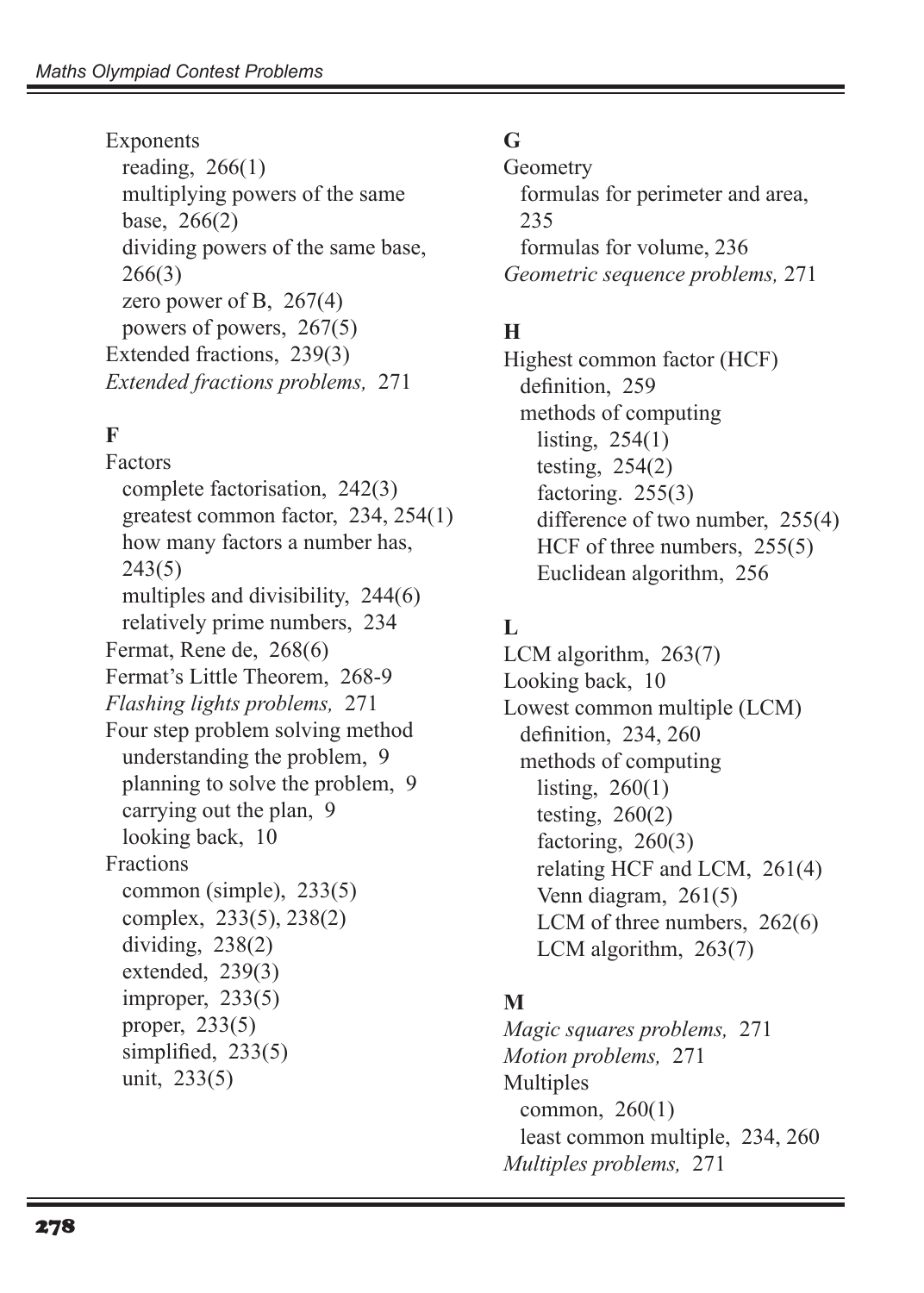*Multiplication patterns problems,* 271 Multiplicative inverse, see reciprocal

## **N**

Natural numbers, 232(4) Numbers composite, 234 consecutive, 43(3) consecutive even, 23(1) consecutive odd, 49(2) counting,  $232(4)$ cube, 266(1) factored completely, 242(3) natural, 232(4) prime, 234 rational, 232(4) square, 266(1)

## **O**

Odd places, 250(5) Order of operations, 233(6) Order of a term of a sequence, 129(5) Organised list, making an, 11, 14

### **P**

*Painted cubes problems,* 272 Pairing factors of a number, 242(2) *Palimage problem,* 272 Pattern, finding a, 11, 13 Patterns in addition, 59(5) & 177(5,M2) sums, 11, 13 multiplication,  $15(5)$ ,  $268(6)$ Perimeter of a circle, 235(9) (also called circumference) rectangle, 235(9) square, 235(9) triangle, 235(9)

*Perimeter problems*, 272 Picture, drawing a, 11, 13 Plan, carrying out a, 9 Plane figures, 235(9) Planning how to solve a problem, 9 Polygons, 235(9) *Postage stamps problems,* 272 Powers of the same base in multiplication, 266(2) division, 266(3) Prime numbers, 234 Prime factorisation of a number, 234 also see complete factorisation of a number Problem solving process understanding the problem, 9 planning to solve the problem, 9 carrying out the plan, 9 looking back, 10 Problem types, 271, 272

### **Q**

Quadrilaterals, 235(9)

### **R**

Rational numbers, 232(4) Reading numbers, 232(1) sequences, 232(1) series, 232(1) Reasonableness of answers, 10 Reciprocal, 238(1) Rectangle perimeter, 235 area, 235 Relatively prime numbers, 234 Rule for a sequence,  $21(5)$  &  $129(5)$